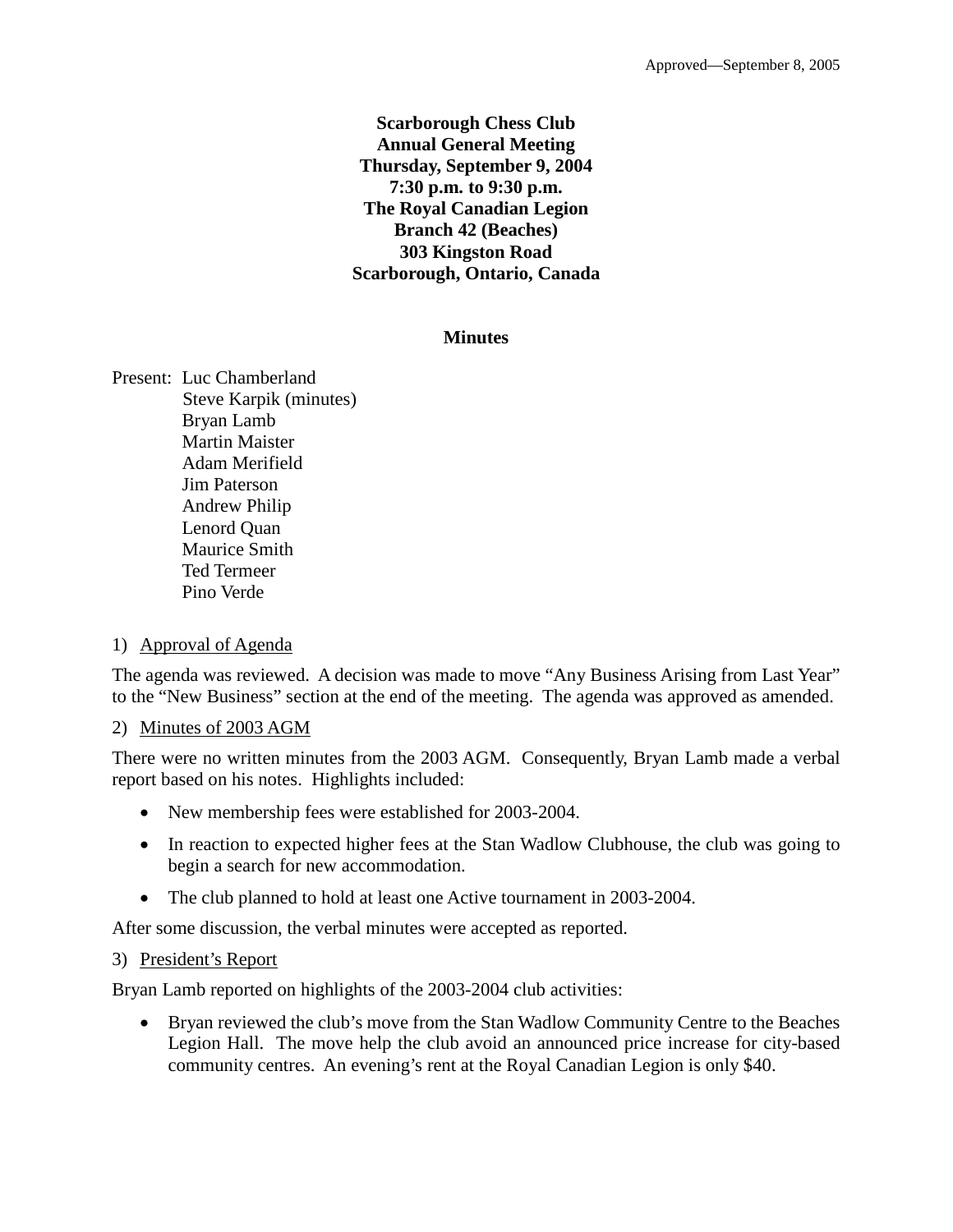- In response to reduced numbers of members playing on Sunday and Tuesday nights, a decision was made to collapse all of the club's activities to Thursday nights only.
- The new surroundings at the Royal Canadian Legion have been excellent. However, recently there has been a problem with the Irish Dance Club extending their activities to Thursday evenings. Located on the floor above the chess club, the dance club is very noisy. Maurice Smith is negotiating with the Legion on our behalf to see if the Irish Dance Club can move to another evening; however little hope is held out for a solution since the Irish Dance Club is a major client of the Legion, renting space on Monday through Thursday nights.
- Bryan expressed the concern that our Beaches location is hurting membership numbers and that a central Scarborough location would better serve the membership. A move to a new location would however be somewhat at odds with the club's desire to have a stable location.
- Given our membership numbers which currently stand at around 27, it is advisable to stay at one night per week until our numbers increase to a high enough level to support more nights of play.

# 4) Vice President's Report

Maurice Smith presented the Vice President's Report with the following highlights:

- Three Executive meetings were held in 2003-2004.
- Successful negotiations with Susan James of the Beaches Royal Canadian Legion led to our current arrangement where a night's rent costs the club \$40. This arrangement has worked out well until the Irish dancing began. The Irish dancers do soft-shoe dancing from 5:00 p.m. to 7:30 p.m. and then from 7:30 p.m. to 9:00 p.m. they do heaving dancing.
- Maurice has written an article for *Chess Canada Échecs* that will come out in October 2004 that profiles the club from its inception through its glory days through its downturn of a few years ago concluding with an account of more recent positive times.

### 5) Treasurer's Report

Martin Maister submitted a financial report for 2003-2004 (see Appendix A). The main point that was noticed from this report was that a comparison of total expenses and total revenue for 2003- 2004 shows that we had a surplus (i.e. revenue over expenses) of \$126.71 bringing our bank balance to \$1,364.42. However, it should be noted that some of the revenue from last year was in the form of two year memberships which should be treated as part deferred revenue. Even the loss of one member could push us into a situation where our revenue no longer covers our costs. Increased membership is therefore essential.

### 6) Secretary's Report

Steve Karpik presented a report from the secretary. Highlights included:

• A new web site for the club was designed, written and coded in 2004. The web site address is www.ScarboroughChessClub.ca. Included with the web hosting service for the site was one email address which is dedicated to receiving queries from the public about the club.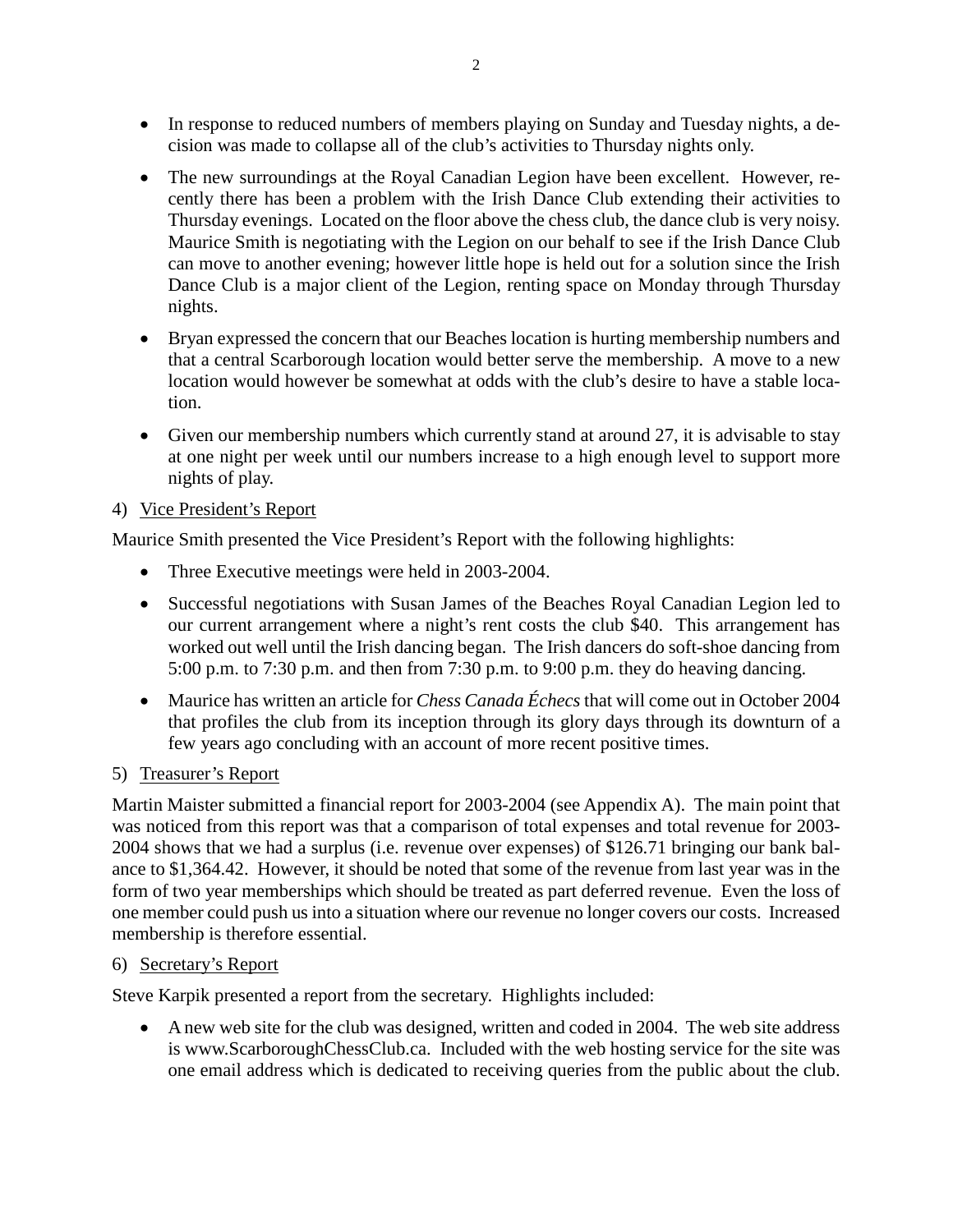This address is info@ScarboroughChessClub.ca, which is forwarded to Steve for responses.

- Steve regularly posted announcements of club activities to ChessTalk (www.ChessTalk.com) on topics like the Thursday Swiss tournaments, the Active, and our AGM, as well as our new home address when we moved from Stan Wadlow to the Legion.
- A brochure was created in time for the Labour Day Open to publicize the club and its activities. Approximately 40 were distributed at the tournament, leaving just over 100 for distribution at other venues.

# 7) Other Officer's Reports

The Officer-at-Large, Andrew Philip, commended Maurice Smith for his efforts in securing the Legion as our new home; Martin Maister for bringing financial stability back to the club; Bryan Lamb for excellent tournament services provided to the club; and Steve Karpik for the web site development and maintenance. Andrew stressed the importance of advertising in maintaining and growing our membership numbers.

# 8) Election of President

Bryan Lamb was acclaimed as President for 2004-2005.

9) Election of Vice President

Maurice Smith was acclaimed as Vice President for 2004-2005.

10) Election of Treasurer

Martin Maister informed the members at the meeting that he was unfortunately too busy this year to take on the responsibilities associated with being club treasurer. Members thanked Martin for the conscientious and professional manner in which he undertook the treasurer's tasks for the past year.

Andrew Philip was acclaimed as Treasurer for 2004-2005.

11) Election of Secretary

Steve Karpik was acclaimed as Secretary for 2004-2005.

12) Election of Junior Representative

The position of Junior Representative went vacant.

13) Election of Officer-at-Large

Lenord Quan was acclaimed as Officer-at-Large for 2004-2005.

14) New Business

a) Accuracy of Membership Records

There was some concern that despite the excellent work done by Martin Maister in 2003-2004, our membership records and the collection of fees from members was not yet entirely perfect. The Treasurer and Secretary will work together this year to continue to build on Martin's work with the goal of maintaining a complete, up-to-date membership list.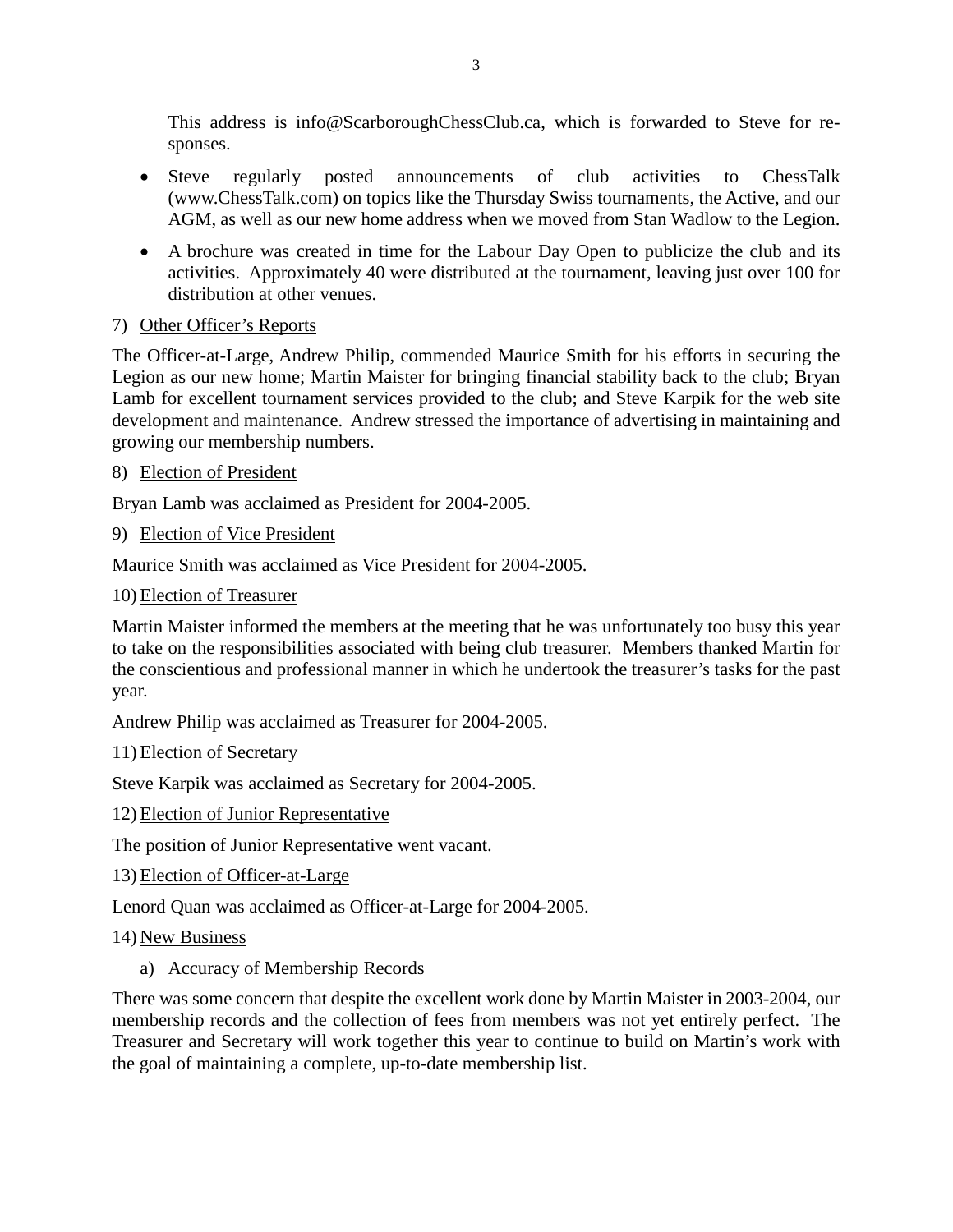There was a general consensus that advertising our club and its activities will help us maintain and even build our membership base. To this end, the Secretary will be sending out regular emails to club members to let them know when club events are coming up (for example, new Swiss tournaments, Active tournaments, etc.). Also reminders will continue to be posted to the club's web site as well as to ChessTalk.com.

# c) New Accommodation

In anticipation that the Irish dancers might be too noisy for us at the Legion, Maurice Smith is going to lead the effort to find a new home for the club. One complication is that wherever we go the club requires significant storage space for its equipment (boards, pieces, clocks, etc.). Lenord Quan and other club members have made suggestions as to alternative homes for the club. Maurice will follow up on these suggestions and report back to the Executive on his findings and recommendations.

# d) New Format for Club Championship

The success of the Bayview Games Club with round-robin tournaments that feature prize funds led Andrew Philip among others to suggest that our tournaments might draw more and better players if there were prize funds associated with them. To test this theory, it was suggested that this year's club championship should have a prize fund. The prize fund would come from participants – perhaps a fee of \$20 or \$30 each (to be in line with the Bayview Games Club). For this to be successful there must be some advertisement of the tournament and we don't want the championship happening too late in the year as we're hoping for it to be a big draw to increase our members.

It was suggested that a round-robin championship with eight rounds could commence October 28, 2004 and finish December 16, 2004. There would be no club play on December 23, 2004 or December 30, 2004. It should be noted that one of the rounds falls on November 11, 2004 (Remembrance Day), which may or may not be a problem at the Legion. The club Executive will meet as soon as possible to discuss the date and format of the 2004-2005 club championship.

### 15) Adjournment

The meeting was adjourned at approximately 9:30 p.m. The next AGM is scheduled for the first Thursday following Labour Day in 2005 (Thursday, September 8, 2005).